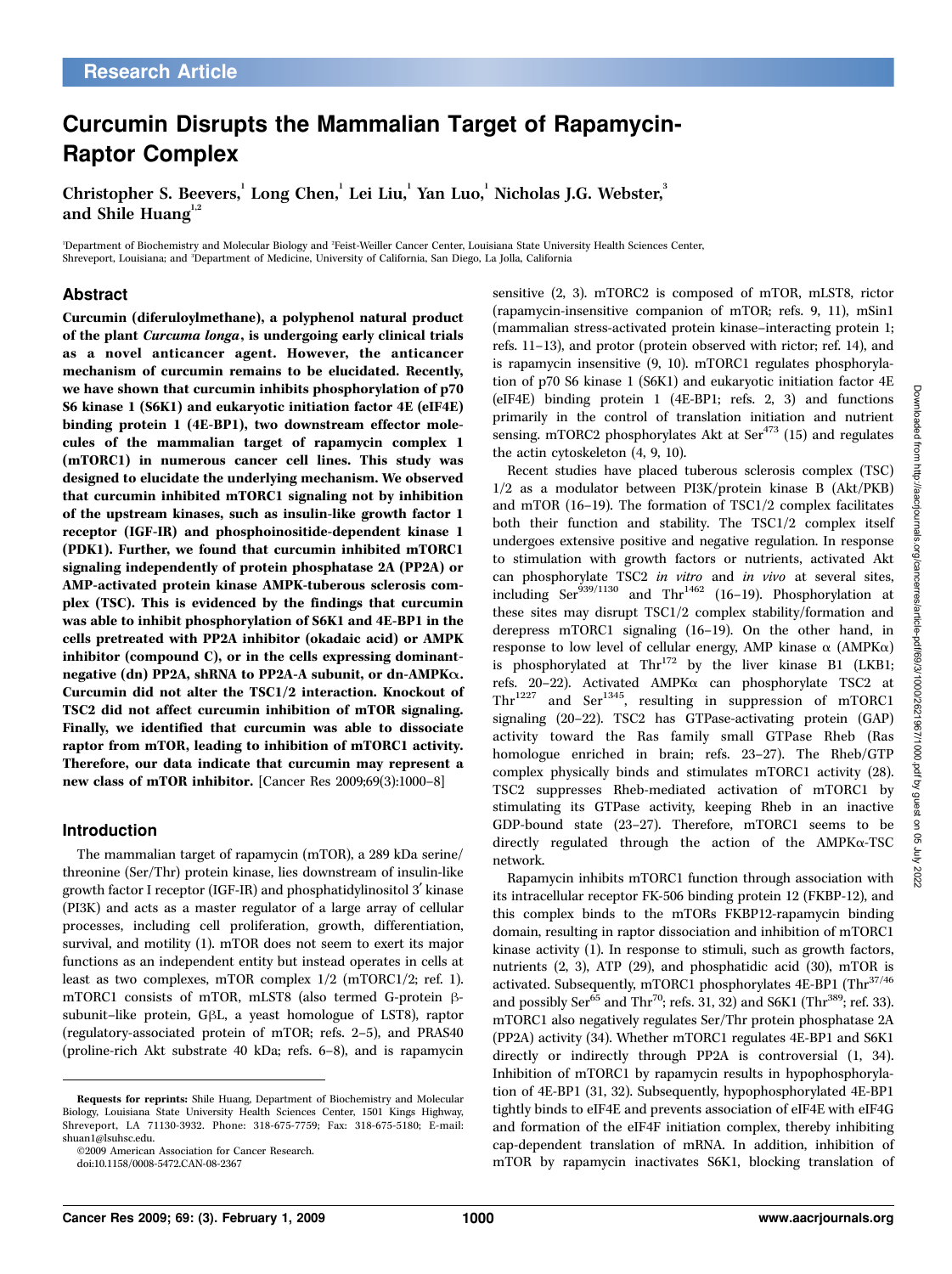mRNA species containing  $5'$  terminal oligopyrimidine tracts, although this remains controversial (1). Consequently, rapamycin inhibits cell proliferation and growth or other cellular events (1).

The polyphenol natural product curcumin (diferuloylmethane), isolated from the rhizome of the plant Curcuma longa, has garnered interest in recent years as a potential therapeutic agent for the treatment and/or prevention of various disease processes, including neurodegenerative disorders, inflammatory-related diseases, and cancer (35, 36). Various in vitro cell culture and in vivo animal studies have shown that curcumin is a potent inhibitor of almost every major stage of carcinogenesis, including transformation, initiation, promotion, invasion, angiogenesis, and metastasis (35). We are interested in investigating and identifying the anticancer mechanisms of curcumin, in the hope of uncovering its major target(s). Recently, we have shown that curcumin inhibits proliferation/growth, motility, and survival of human rhabdomyosarcoma cells (37). In an attempt to deduce the molecular mechanisms behind these effects, we studied the effect of curcumin on the mTOR signaling pathway, because as stated above, mTOR functions as a central controller of these processes. Our preliminary studies revealed that curcumin, at physiologic concentrations (2–5  $\mu$ mol/L), inhibited mTORC1-mediated phosphorylation of S6K1 and 4E-BP1 in a panel of cell lines, including those derived from skeletal muscle (Rh1, Rh30), prostate (DU145), breast (MCF-7), cervical (HeLa; ref. 37), and colon (HT29; this study) cancer cells, suggesting that this effect is not cell- or cancertype dependent. The results implicate that mTOR may in fact be the major target of curcumin. Therefore, we set out to identify the mechanisms by which curcumin inhibits mTORC1 signaling. Here, we show that curcumin inhibits mTORC1 signaling independently of the upstream kinases (IGF-IR and PDK1) and two negative regulators (PP2A and the AMPK-TSC network), and instead directly inhibits mTORC1 kinase activity by disrupting the mTOR-raptor interaction.

## Materials and Methods

Materials. Curcumin (Sigma) was dissolved in 100% ethanol to prepare a 10 mmol/L stock solution and was stored at  $-20^{\circ}$ C. Rapamycin (LC Laboratories) was dissolved in DMSO to prepare a 100 µg/mL stock solution and was stored at  $-20^{\circ}$ C. IGF-I (PeproTech) was rehydrated in 0.1 mol/L acetic acid to prepare a 10  $\mu$ g/mL stock solution and was stored at -80°C. Okadaic acid (Calbiochem) was dissolved in DMSO to prepare a  $100 \mu m$ ol/L stock solution and was stored at  $-20^{\circ}$ C. Enhanced chemiluminescence solution was from Pierce. We used antibodies against IGF-IRB subunit, mTOR, phospho-S6K1 (Thr<sup>389</sup>), S6K1, phospho-Akt (Thr<sup>308</sup>), Akt, Erk2, HA (Santa Cruz Biotechnology); phospho-PDK1 (Ser<sup>241</sup>), PDK1, phospho- $AMPK\alpha$  (Thr<sup>172</sup>), AMPK, phospho-TSC2 (Thr<sup>1462</sup>), TSC2, TSC1, phospho-Akt (S473), phospho-4E-BP1 (Thr<sup>37/46</sup>), 4E-BP1 (Thr<sup>70</sup>), phospho-Erk1/2 (Thr202/Tyr204; Cell Signaling); 4E-BP1 (Zymed); PP2A-A (Millipore), raptor, rictor (Bethyl Laboratories); mLST8 (GenWay Biotech); PP2Ac, phosphotyrosine (BD Biosciences); β-tubulin, FLAG (Sigma); goat anti-rabbit IgGhorseradish peroxidase (HRP), goat anti-mouse IgG-HRP, rabbit anti-goat IgG-HRP, and goat anti-chicken IgG-HRP (Pierce). All other chemicals were purchased from Sigma.

Cell culture and transfection. Human rhabdomyosarcoma cells (Rh1 and Rh30; gifts from Dr. Peter J. Houghton, St. Jude Children's Research Hospital, Memphis, TN) were grown in antibiotic-free RPMI 1640 (Mediatech) supplemented with 10% fetal bovine serum (FBS; Atlanta Biologicals). Wild-type (wt) mouse embryonic fibroblasts (MEF) were kindly provided by Charles J. Sherr (Howard Hughes Medical Institute, St. Jude Children's Research Hospital, Memphis, TN), whereas  $TSC2^{-/-}$  MEF cells were a gift from David J. Kwiatkowski (Brigham and Women's Hospital, Harvard Medical School, Boston, MA), respectively. HEK293, HT29, and HeLa cells were from American Type Culture Collection. HEK293 cells were grown in antibiotic-free DMEM (Mediatech) supplemented with 10% heatinactivated FBS. HT29, HeLa, and MEF cells were grown antibiotic-free DMEM in supplemented with 10% FBS. All cell lines were grown in a humidified incubator at  $37^{\circ}$ C in an atmosphere of 5% CO<sub>2</sub>. For experiments where cells were deprived of serum, cell monolayers were washed with PBS and incubated in the serum-free DMEM. The expression vector encoding hemagglutinin (HA)–tagged dominant-negative (dn) protein phosphatase 2A catalytic subunit (PP2Ac, Leu199 $\rightarrow$ Pro; dn-PP2A; ref. 38) was generously provided by Dr. Brian A. Hemmings (Friedrich Miescher Institut, Basel, Switzerland). Rh1 cells were seeded at a density of  $5 \times 10^5$  per well in six-well plates and were transfected with the dn-PP2A expression plasmid by using TransIT-LT1 transfection reagent (Mirus) as directed by the manufacturer. After 48 h of transfection, cells were transferred to 100-mm dishes and were cultured for 2 wk at 37°C, 5% CO<sub>2</sub> in growth medium containing 500  $\mu$ g/mL geneticin (G418 sulfate, Mediatech). Drug-resistant cells were cloned and expanded in growth medium containing  $500 \mu g/mL$  G418. Individual clones were screened for expression of the mutant proteins as well as the phosphorylation of Erk1/2 (Cell Signaling) using Western blot analysis.

Recombinant adenoviral constructs and infection of cells. Adenoviruses encoding HA-tagged dominant-negative AMPKa1 (Ad-dn-AMPKa) was generated as described (39). Ad-dn-AMPKa and the control virus Ad-GFP encoding the green fluorescence protein (GFP) were amplified, titrated, and used as described (40).

Lentiviral shRNA cloning, production, and infection. To generate lentiviral shRNA to PP2A-A subunit, oligonucleotides containing the target sequences were synthesized, annealed, and inserted into FSIPPW lentiviral vector via the EcoR1/BamH1 restriction enzyme site. Oligonucleotides used were as follows: sense, AATTCCCGGTCAAAGAGTTCTGTGAATGCAAGA-GATTCACAGAACTCTTTGACCTTTTTG; antisense, GATCCAAAAAGGT-CAAAGAGTTCTGTGAATCTCTTGCATTCACAGAACTCTTTGACCGGG. Lentiviral shRNA constructs were made and used as described (40).

Western blotting. Cells were seeded in six-well plates in appropriate medium containing 10% FBS for 2 h, followed by serum starvation in serumfree DMEM for 24 h. Standard protocols involved exposure to curcumin (750 nmol/L–50  $\mu$ mol/L) for 2 h before or after stimulation with 10 ng/mL IGF-I for 1 h. In the okadaic acid experiments, cells were exposed to 100 nmol/L okadaic acid for 1 h before standard treatment. Western blot analysis was performed as described (37).

Immunoprecipitation. Cells were seeded in 100-mm dishes in appropriate medium containing 10% FBS for 2 d, followed by serum starvation in serum-free DMEM for 24 h. Standard protocols involved exposure to curcumin (750 nmol/L-50  $\mu$ mol/L) for 2 h before or after stimulation with 10 ng/mL IGF-I for 1 h. Cells were washed once in icecold  $1 \times$  PBS, followed by lysis in appropriate buffer. For the mTOR coimmunoprecipitation experiments, cells were lysed in ice-cold  $1\times$  Chaps buffer [40 mmol/L HEPES (pH 7.4), 120 mmol/L NaCl, 1 mmol/L EDTA, 10 mmol/L pyrophosphate, 10 mmol/L glycerophosphate, 50 mmol/L NaF, 1.5 mmol/L Na3VO4, 0.3% Chaps, protease inhibitor cocktail (1:1,000, Sigma)]. Cell samples were subjected to freezing/thawing (dry ice/37 $^{\circ}$ C water bath) six times to fully disrupt cells. After clearing, 500  $\mu$ L of cell lysates were incubated overnight at  $4^{\circ}$ C with 1 µg of goat anti-mTOR antibody (Santa Cruz Biotechnology) and 30 µL of protein A/G plus agarose (Santa Cruz Biotechnology). Immunoprecipitates were washed with  $1 \times$  Chaps buffer four times and twice with mTOR immunoprecipitation wash buffer [50 mmol/L HEPES (pH 7.5), 150 mmol/L NaCl]. Samples were resolved by SDS-PAGE as described above. For the TSC1/2 co-immunoprecipitation experiment, cells were lysed in ice-cold NP40 lysis buffer [10 mmol/L Tris (pH 7.5), 100 mmol/L NaCl, 1% NP40, 50 mmol/L NaF, 2 mmol/L EDTA, 1 mmol/L phenylmethanesulfonylfluoride, protease inhibitor cocktail (1:1,000, Sigma)]. After clearing, 500 µL of cell lysates were incubated overnight at  $4^{\circ}$ C with 1 µg of rabbit anti-TSC2 antibody (Cell Signaling) and 30 µL of protein A/G plus agarose (Santa Cruz Biotechnology). Immunoprecipitates were washed with NP40 lysis buffer four times. Samples were subjected to Western blotting as described above.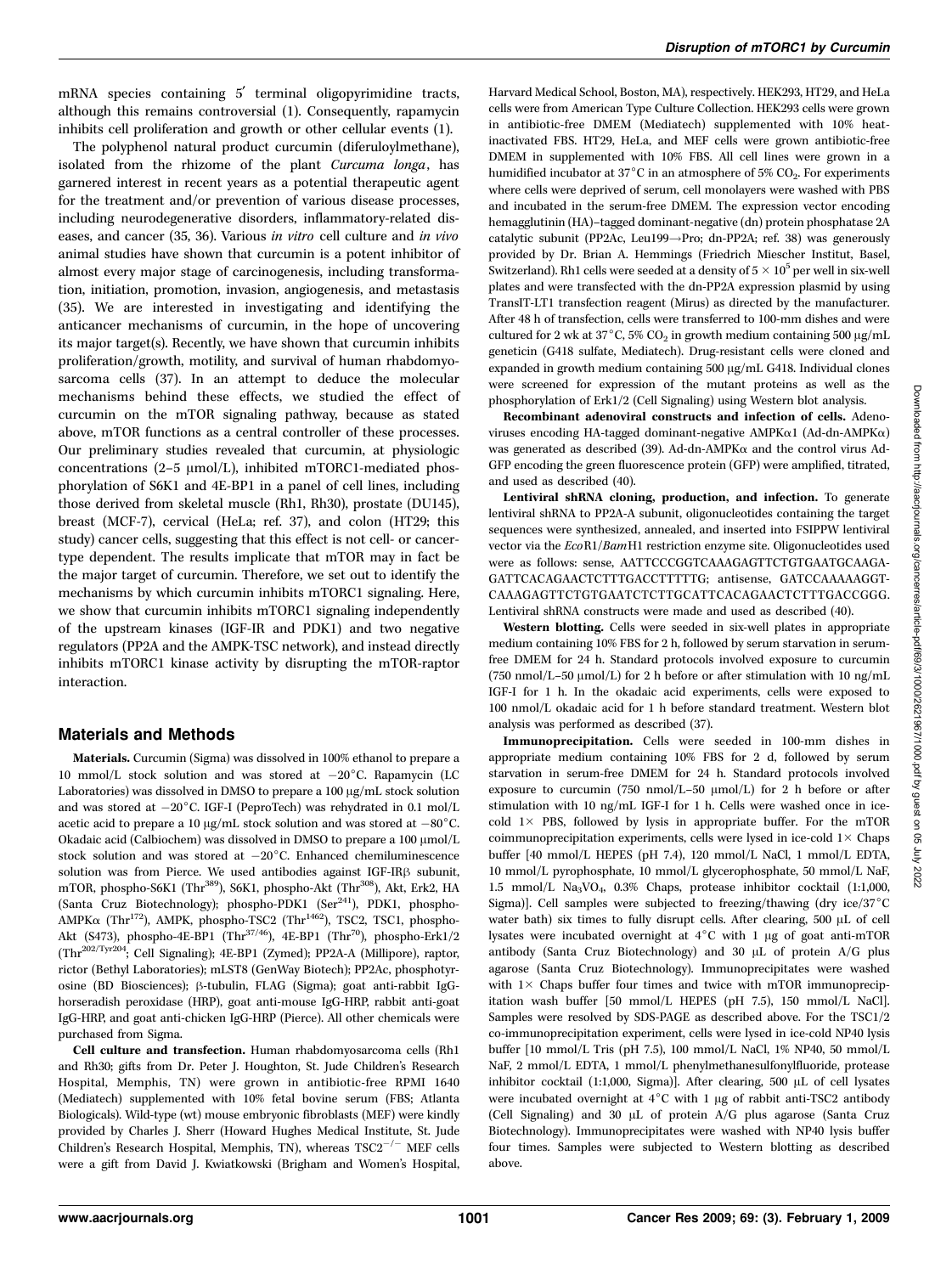In vitro kinase assay. The mTORC1 was immunoprecipitated from Rh1 and HT29 cells as described above. For the mTORC1 in vitro kinase assay, immunoprecipitants were washed once in  $1 \times$  Chaps buffer, once in mTORC1 kinase buffer [30 mmol/L MOPS (pH 7.5), 5 mmol/L NaF, 20 mmol/L  $\beta$ -glycerophosphate, 10% glycerol, 1 mmol/L DTT] containing 1 mol/L NaCl and once in mTORC1 kinase buffer. Kinase reactions were performed at  $30^{\circ}$ C for 30 min in 30  $\mu$ L of mTORC1 kinase buffer containing 10 mmol/L MnCl<sub>2</sub>, 2 mmol/L ATP, and 1 µg of recombinant 4E-BP1 (Santa Cruz Biotechnology) as a substrate. For mTORC2 activity assay, 1 µg of recombinant Akt (Millipore), as a substrate, was used in the above reaction system. The reaction was stopped by the addition of 10  $\mu$ L of  $4 \times$  SDS sample buffer. Samples were subjected to Western blotting as described above.

Statistical analysis. Results were expressed as mean values  $\pm$  SE. Statistical analysis was performed by Student's t test (STATISTICA, Statsoft, Inc.). A level of  $P < 0.05$  was considered to be significant.

#### Results

Curcumin did not affect phosphorylation of IGF-IR or PDK1. Recently, we have shown that curcumin inhibits mTORC1 mediated phosphorylation of S6K1 and 4E-BP1 and phosphorylation of mTOR at  $\text{Ser}^{2481}$  (autophosphorylation site; ref. 41) and Ser<sup>2448</sup> (S6K1-mediated phosphorylation site; refs. 42, 37). Curcumin could inhibit these events by down-regulation of the activities of the upstream kinases, such as IGF-IR and PDK1. To determine whether curcumin affects IGF-IR activity, Rh1 cells were pretreated with or without curcumin (20  $\mu$ mol/L) for 2 h, and then stimulated with or without IGF-I (10 ng/mL) for 1 h, followed by immunoprecipitation with antibodies to IGF-IR $\beta$  subunit (IGFR $\beta$ , p85) and immunoblotting with antibodies to phosphotyrosine  $(p-Tyr)$  and IGFR $\beta$ . As shown in Fig. 1A, IGF-I stimulated tyrosine phosphorylation of IGFR<sub>B</sub>, but curcumin did not affect basal or IGF-I-stimulated tyrosine phosphorylation of IGFR<sub>B</sub>, suggesting that curcumin did not affect IGFR activity.

To examine whether curcumin affects PDK1 activity, Rh1 cells were pretreated with curcumin  $(0-40 \mu \text{mol/L})$  for 12 h, stimulated with IGF-I (10 ng/mL) for 1 h, followed by Western blot analysis with p-PDK1  $(Ser<sup>241</sup>)$  and PDK1, respectively. We found that treatment with curcumin at high concentrations  $(>10 \mu \text{mol/L})$  for 12 h inhibited cell growth and induced cell death, as evidenced by reduction of  $\beta$ -tubulin (Fig. 1B) due to less cell number and floating dead cells observed under a microscope (data not shown). However, curcumin failed to alter phosphorylation of PDK1 or total PDK1 protein level, indicating that curcumin did not affect PDK1 activity. Therefore, curcumin inhibits mTOR signaling not through inhibition of the upstream kinases, such as IGF-IR or PDK1.

Curcumin inhibits mTOR-mediated phosphorylation of S6K1 and 4E-BP1 in a PP2A-independent manner. PP2A, a serine/threonine protein phosphatase, is a heterotrimeric holoenzyme composed of a catalytic subunit (PP2Ac), an A subunit (also termed PR65), and members of the B-subunit families, such as B (PR55), B' (PR61), B" (PR72), and B''' (PR93/PR110; ref. 43). The phosphatase activity of PP2Ac is modulated by its association with PP2A-A and PP2A-B regulatory subunits (43). PP2A functions as a key regulator of many cellular events, such as cell proliferation, migration, and survival (43). Of interest, PP2A has been identified as the phosphatase responsible for the dephosphorylation of S6K1 and 4E-BP1, and inhibition of mTOR with rapamycin has been shown to stimulate these PP2A-mediated events (34). Therefore, we hypothesized that curcumin may inhibit mTORC1 signaling by either directly activating PP2A activity and/or disrupting mTOR-



Figure 1. Curcumin does not affect phosphorylation of IGF-IR and PDK1. A, Rh1 cells were pretreated with or without curcumin (20  $\mu$ mol/L) for 2 h and then stimulated with or without IGF-I (10ng/mL) for 1 h, followed by immunoprecipitation with antibodies to the IGFR  $\beta$ -subunit (IGFR $\beta$ ) plus protein A/G-agarose, and immunoblotting (IB) with antibodies to phosphotyrosine  $(p-Tyr)$  and IGFR $\beta$ , respectively. HC, heavy chain of IgG; LC, light chain of IgG. B, Rh1 cells were pretreated with curcumin (0-40  $\mu$ mol/L) for 12 h and then stimulated with IGF-I (10 ng/mL) for 1 h, followed by Western blot analysis with<br>antibodies against p-PDK1 (Ser<sup>241</sup>), PDK1, and β-tubulin (loading control), respectively. Top, representative blots; bottom, semiquantitated values of three independent experiments, performed by densitometry using NIH Image J. Statistical analysis was performed by Student's t test.  $P < 0.05$  was considered to be significant.

mediated inhibition of the enzyme. To this end, okadaic acid was used. Because okadaic acid selectively inhibits PP2A without inhibiting PP1 in intact cells at concentrations up to 100 nmol/L (44), serum-starved Rh30 cells were pretreated with or without okadaic acid (100 nmol/L) for 1 h, then exposed to curcumin (0–40  $\mu$ mol/L) for 2 h, followed by stimulation with or without IGF-I (10 ng/mL) for 1 h. As shown in Fig. 2A, IGF-I markedly stimulated phosphorylation of S6K1 and 4E-BP1 in the absence or presence of okadaic acid. Pretreatment of cells with okadaic acid increased phosphorylation of S6K1 and 4E-BP1 but did not enhance IGF-I– stimulated phosphorylation of S6K1 and 4E-BP1. Probably, IGF-I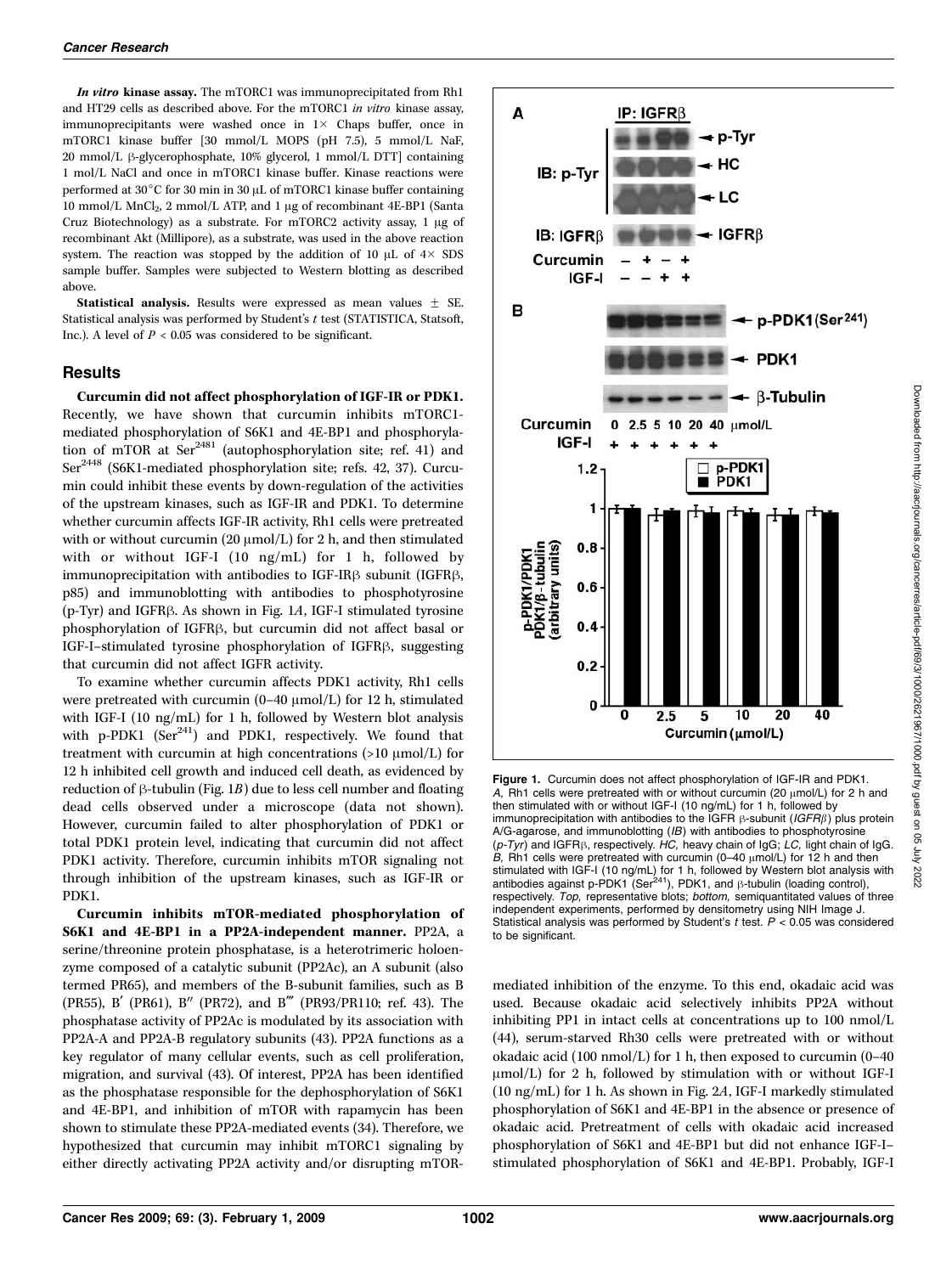stimulation of mTOR resulted in maximal phosphorylation of S6K1 and 4E-BP1, and addition of okadaic acid failed to further enhance their phosphorylation. Of interest, curcumin inhibited mTORC1 mediated phosphorylation of S6K1 at a concentration of 2.5  $\mu$ mol/L in the absence or presence of okadaic acid in Rh30 cells (Fig. 2A). Phosphorylation of 4E-BP1 decreases its electrophoretic mobility during SDS-PAGE. Curcumin also inhibited IGF-I–stimulated phosphorylation of 4E-BP1 in Rh30 cells in the absence or presence of okadaic acid in Rh30 cells, as indicated by the decrease in the intensity of the uppermost band  $\gamma$  and by the increase in the higher mobility band  $\alpha$  that corresponds to a less phosphorylated form of 4E-BP1. Similar data were observed in Rh1 and HT29 cells (data not shown). The results suggest that curcumin may exert its inhibitory effect on mTORC1 signaling independently of PP2A.

To confirm the above results, Rh1 clones stably expressing HAtagged dominant negative form of PP2Ac (Leu199 $\rightarrow$ Pro; dn-PP2A; ref. 40) were established (Fig. 2B, top). Because PP2A is known as a negative regulator of the extracellular regulated protein kinase 1 and 2 (Erk1/2; ref. 45), as expected, expression of dn-PP2A resulted in increase in the basal levels of phosphorylation of Erk1/2 (Fig. 2B, bottom), suggesting the dn-PP2A was functioning in the cells. However, expression of dn-PP2A did not affect the inhibitory effect of curcumin on mTORC1-mediated phosphorylation of S6K1 and 4E-BP1 in Rh1/dn-PP2A cells (Fig. 2C). We also wanted to determine the effect of curcumin on PP2Ac down-regulated cells. However, we failed to get viable PP2Ac down-regulated cells using a series of shRNAs to PP2Ac. Because the PP2A-A subunit is essential for PP2Ac activity (43), we next turned to down-regulate the PP2A-A subunit using lentiviral shRNA. As shown in Fig. 2D, down-regulation of PP2A-A by  $\sim 80\%$  increased IGF-I–stimulated phosphorylation of S6K1 but did not affect curcumin inhibition of mTORC1 signaling in HT29 cells. Taken together, our data strongly support the notion that curcumin inhibits mTORC1 signaling in a PP2A-independent manner.

Curcumin inhibits mTOR signaling independently of the AMPK-TSC network. AMPK-TSC network negatively regulates mTOR signaling (1). We therefore hypothesized that curcumin might inhibit mTORC1 signaling by activation of AMPK-TSC network. In response to the low level of energy, AMPKa is activated by LKB1, leading to phosphorylation of TSC2 at Thr<sup>1227</sup> and Ser<sup>1345</sup>, an event that serves to facilitate its inhibitory effect on mTOR signaling (1). Because no commercial antibodies are available for

Figure 2. Curcumin inhibits mTORC1 signaling in a PP2A-independent manner. A, serum-starved (24 h) Rh1 cells, grown in six-well plates, were treated with 100 nmol/L okadaic acid (OA) for 1 h, followed by treatment with various concentrations of curcumin for 2 h and stimulation with or without IGF-I (10ng/mL) for 1 h. Whole-cell lysates were subjected to Western blot analysis using the indicated antibodies. B, top, Rh1 cells were stably transfected with vector alone (Rh1/pcDNA) or with a vector expressing HA-tagged dn-PP2Ac (Leu<sup>199</sup> $\rightarrow$ Pro), followed by Western blotting using the indicated antibodies. Bottom, Rh1/pcDNA and Rh1/dn-PP2A cell lines were stimulated with or without IGF-I (10 ng/mL) for 10 min, followed by Western blotting using the indicated antibodies. C, Rh1/dn-PP2A cells were exposed to curcumin  $(0-40 \mu mol/L)$ for 2 h followed by stimulation with IGF-I (10ng/mL) for 1 h. Cell lysates were subjected to Western blot analysis using the indicated antibodies. D, serum-starved (24 h) HT29 cells expressing shRNAs to PP2A-A subunit and GFP (control), grown in six-well plates, were treated with curcumin ( $0-50 \mu$ mol/L) for 2 h, followed by stimulation with or without IGF-I (10 ng/mL) for 1 h. Whole-cell lysates were subjected to Western blot analysis using the indicated antibodies.

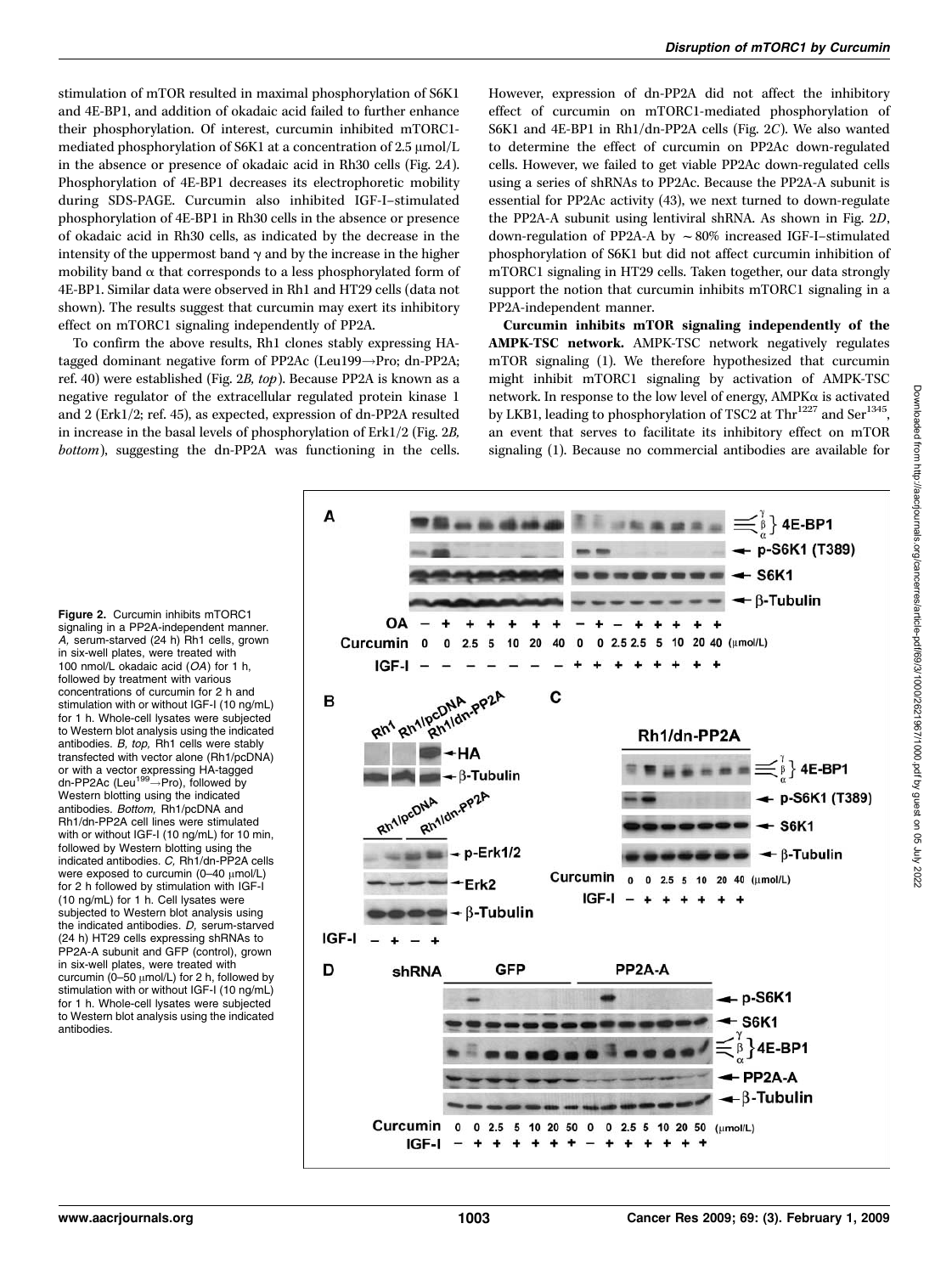

Figure 3. Curcumin inhibits mTORC1 signaling independently of AMPK. A, serum-starved (24 h) HT29 cells were exposed to curcumin ( $0-40$   $\mu$ mol/L) for 2 h followed by stimulation with IGF-I (10ng/mL) for 1 h. Cell lysates were subjected to Western blot analysis using the indicated antibodies. B, serum-starved (24 h) HT29 cells, grown in six-well plates, were pretreated with compound C (10  $\mu$ mol/L) for 1 h and then exposed to curcumin ( $0-50 \mu$ mol/L) for 2 h, followed by stimulation with IGF-I (10 ng/mL) for 1 h. Cell lysates were subjected to Western blot analysis using the indicated antibodies. C, serum-starved Rh30 cells, infected with Ad-dn-AMPKa1 and Ad-GFP (control), were exposed to curcumin (0-50  $\mu$ mol/L) for 2 h, followed by stimulation with IGF-I (10ng/mL) for 1 h. Cell lysates were subjected to Western blot analysis using the indicated antibodies.

phospho-TSC2 at Thr<sup>1227</sup> and Ser<sup>1345</sup>, the LKB1-mediated phospho-AMPK $\alpha$  at Thr<sup>172</sup> was used as a readout of AMPK $\alpha$  activity toward TSC2. We observed that under serum starvation conditions, the phosphorylation level of AMPKa was robust in HT29 cells. Stimulation with IGF-I did not obviously alter the phosphorylation level of AMPKa. Addition of low concentrations of curcumin (0–20  $\mu$ mol/L) did not affect AMPK $\alpha$  phosphorylation status either (Fig. 3A). However, treatment with curcumin at 40  $\mu$ mol/L strikingly increased AMPKa phosphorylation, an event that correlates with the loss of both phosphorylation of Akt  $(Ser<sup>473</sup>)$  and TSC2 (Th $r^{1462}$ ), but well above the initially observed inhibition of mTORC1 signaling (Fig. 3A). To address whether the inhibition of mTORC1 signaling by curcumin is directly dependent on AMPK kinase activity, we exposed Rh30 cells to the AMPK inhibitor compound C. As shown in Fig. 3B, inhibition of AMPK with compound C alone marginally increased phosphorylation of 4E-BP1 (lane 1 versus lane 2), but did not obviously enhance IGF-I–stimulated phosphorylation of S6K1 and 4E-BP1. Curcumin (2.5-50  $\mu$ mol/L) potently inhibits the IGF-I–stimulated phosphorylation of S6K1 and 4E-BP1 in the absence and presence of compound C. These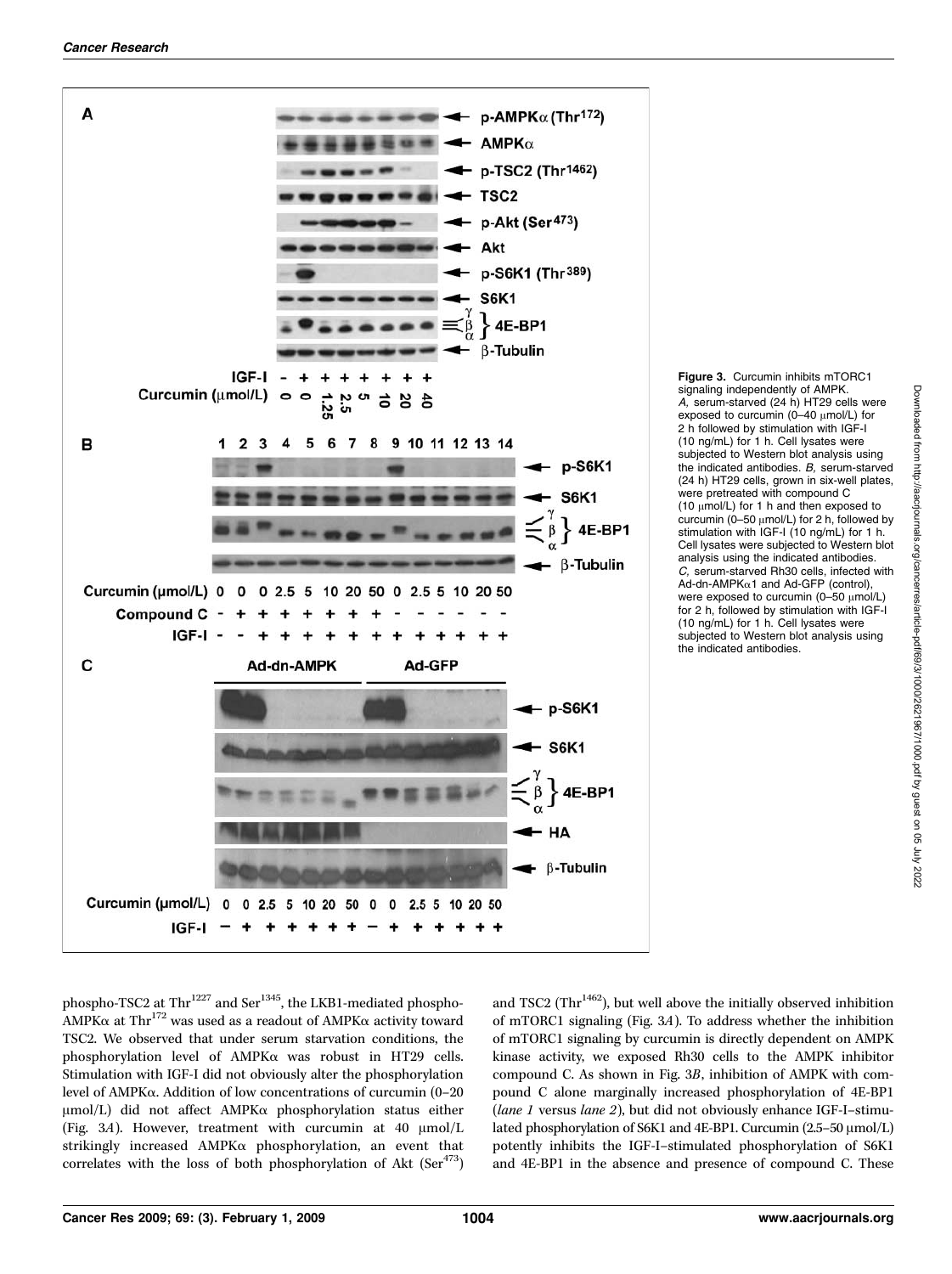data suggest that curcumin inhibits mTORC1 signaling probably independently of AMPK functional kinase status.

To further confirm the above findings, Rh30 cells were infected with adenoviral vectors encoding GFP (Ad-GFP, for control) and the dominant-negative variant of AMPK $\alpha$ 1 (Ad-dn-AMPK, Asp<sup>159-</sup>  $\rightarrow$ Ala). As shown in Fig. 3C, curcumin (2.5–50  $\mu$ mol/L) potently inhibited the IGF-I–stimulated phosphorylation of both S6K1 and 4E-BP1 in the cells infected with the control virus (Ad-GFP). Consistent with our findings from the compound C experiment, curcumin  $(2.5-50 \mu \text{mol/L})$  also potently inhibited mTORC1 signaling in the cells expressing the dominant-negative variant of AMPKa, indicating that the effects of polyphenol on mTORC1 signaling are mediated independently of AMPK kinase activity.

The formation of TSC1/2 complex is necessary for TSC2 mediated inhibition of the Rheb-mTORC1 axis (1). Next, we examined whether curcumin influences the TSC1/2 complex formation. As shown in Fig. 4A, curcumin did not obviously alter cellular protein expression of TSC1 and TSC2 in serum-starved Rh1 cells (top). A strong association of TSC1 with TSC2 was detected under a serum-free condition by coimmunoprecipitation. As a control, no Erk2 was found to be coimmunoprecipitated with TSC2 (bottom). Surprisingly, addition of IGF-I did not obviously affect TSC1/2 interaction although robust phosphorylation of S6K1 and 4E-BP1 was stimulated (Fig. 3A). At low concentrations (0–10  $\mu$ mol/L), curcumin treatment dose-dependently inhibited mTORC1 signaling (Fig. 3A), but seemed to have no effect on TSC1/2 complex association (Fig. 4A), suggesting that curcumin inhibits mTORC1 signaling probably independently of TSC1/2. However, at higher concentrations (20–40  $\mu$ mol/L), curcumin slightly destabilizes TSC1/2 interactions (Fig. 4A), which was consistent with decreased phosphorylation of Akt (Ser<sup>473</sup>) and TSC2 (Thr<sup>1462</sup>; Fig. 3A). To verify this finding, MEFs that contain a genomic knockout of TSC2 (46) were used. As shown in Fig. 4B, IGF-I stimulated phosphorylation of S6K1 and 4E-BP1 in serum-starved wt MEFs cells, but failed to enhance phosphorylation of the two proteins in serum-starved  $TSC2^{-/-}$  cells, as knockout of TSC2 resulted in constitutive activation of mTOR signaling (46). Curcumin (2.5–50  $\mu$ mol/L) inhibited the IGF-I–stimulated phosphorylation of S6K1 and 4E-BP1 in both wt and  $TSC2^{-/-}$  MEF cells. These data suggest that curcumin is not acting as a direct activator of TSC2 function and actually can inhibit TSC function at high concentrations  $(>20 \mu mol/L)$ . Collectively, our data clearly indicate that curcumin inhibits mTORC1 signaling independently of AMPK-TSC network.

Curcumin inhibits the activity of mTOR. Because the upstream kinases (IGF-IR and PDK1) and two negative regulators (PP2A and AMPK-TSC network) are not involved in curcumin inhibition of mTORC1 signaling, we reasoned that curcumin might directly inhibit mTORC1 activity. For this, we first examined whether curcumin *in vitro* directly inhibits the mTORC1 activity. Rh1 cells were stimulated with IGF-I for 1 h. mTOR was immunoprecipitated from the cell lysates using antibodies to mTOR. After the isolated mTOR was incubated with curcumin  $(0-10 \mu \text{mol/L})$ in vitro for 2 h, recombinant 4E-BP1, as a substrate, was added for in vitro kinase assay. We found that curcumin in vitro did not



Figure 4. Curcumin inhibits mTORC1 signaling independently of TSC. A, Rh1 cells were exposed to curcumin (0–40 µmol/L) for 2 h, followed by stimulation with IGF-I (10 ng/mL) for 1 h. TSC2 was immunoprecipitated (IP) from the cell lysates, followed by immunoblotting with the indicated antibodies. B, MEF/TSC2<sup>-</sup> and wt cells were exposed to curcumin (0-50  $\mu$ mol/L) for 2 h, followed by stimulation with IGF-I (10 ng/mL) for 1 h. Cell lysates were subjected to Western blot analysis using the indicated antibodies.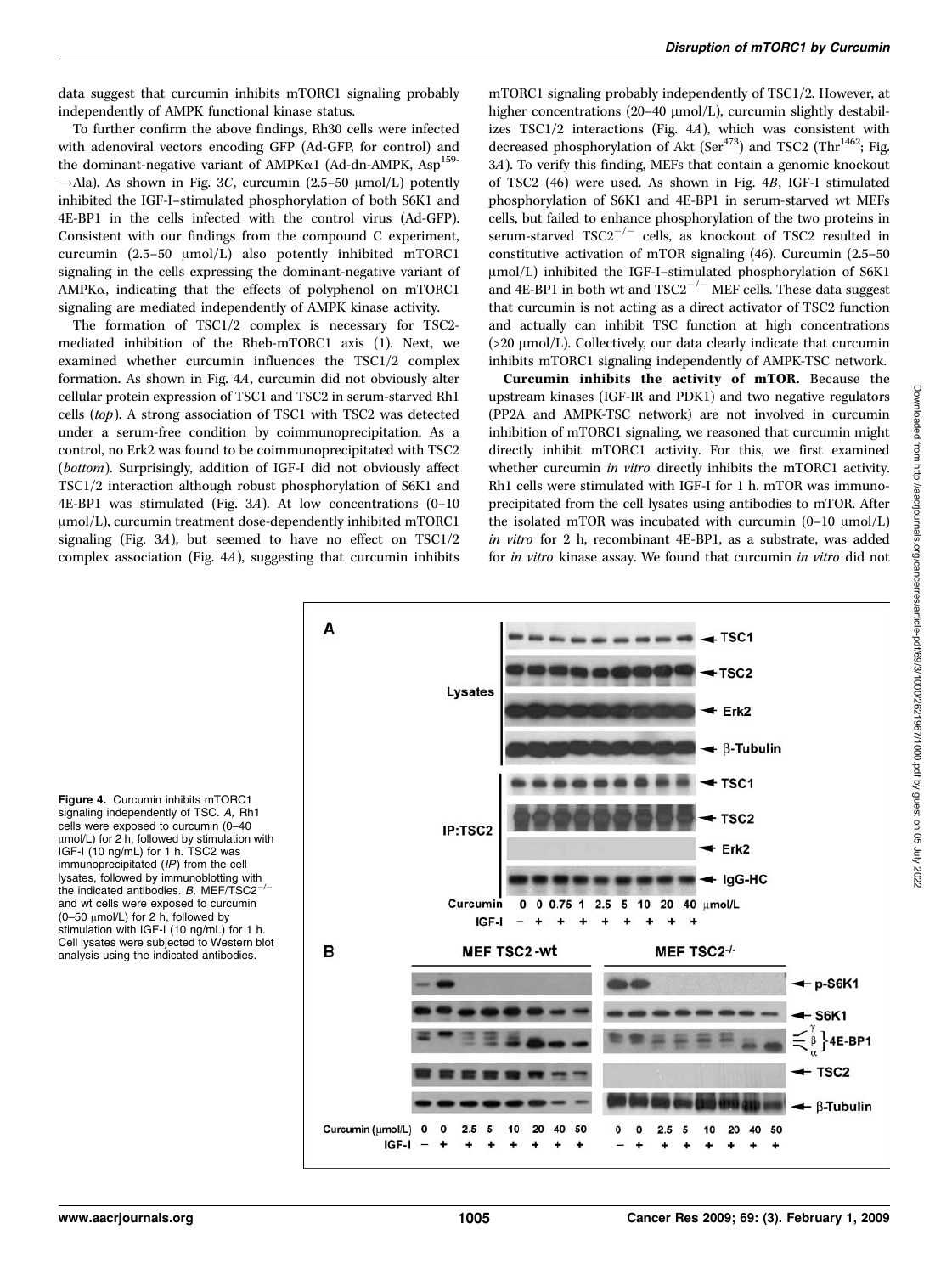

Figure 5. Curcumin inhibits the kinase activity of mTOR. Serum-starved (24 h) Rh1 cells, grown in 100-mm dishes, were treated with various concentrations of curcumin or rapamycin (100 ng/mL) for 2 h, followed by stimulation with IGF-I (10ng/mL) for 1 h. mTOR was immunoprecipitated from whole-cell lysates with antibodies to mTOR and the immunoprecipitates were used in mTORC1 in vitro kinase assay using recombinant 4E-BP1 as a substrate (A), or in mTORC2 in vitro kinase assay using recombinant Akt as a substrate  $(B)$ , as described in Materials and Methods. The kinase assay products were subjected to Western blot analysis using the indicated antibodies.

affect mTORC1 activity because phosphorylation of 4E-BP1  $(Thr<sup>37/46</sup>)$  was not altered when curcumin was present (data not shown).

Next, we looked at the effect of curcumin on the kinase activity of mTORC1 in cultured cells (in vivo). Rh1 or HT29 cells were pretreated with curcumin  $(0-10 \mu \text{mol/L})$ , followed by stimulation with IGF-I (10 ng/mL) for 1 h. mTOR was immunoprecipitated from the cell lysates and the mTORC1 activity was determined by in vitro kinase assay, using recombinant 4E-BP1 as a substrate, as described above. As shown in Fig. 5A, curcumin dose-dependently inhibited the mTORC1 activity in Rh1 cells, as evidenced by the decreased phosphorylation levels of 4E-BP1 at  $Thr<sup>37/46</sup>$  and  $Thr<sup>70</sup>$ , respectively. This inhibition was correlated well with loss of S6K1 phosphorylation at Thr<sup>389</sup> in whole-cell lysates, as detected by Western blotting (ref. 37; Fig. 3A). Similar results were observed in HT29 cells (data not shown). Furthermore, we found that curcumin, at high concentrations  $(>40 \mu \text{mol/L})$ , obviously inhibited mTORC2 activity as well. This is evidenced by the findings that mTOR immunoprecipitated from the cells treated with curcumin (40–50  $\mu$ mol/L) was not able to phosphorylate recombinant Akt (a substrate of mTORC2) as much as that pulled down from the control cells stimulated with IGF-I (Fig. 5B). As a control, treatment of cells with rapamycin (100 ng/mL) for 2 h inhibited mTORC1 activity (Fig. 5A) but did not affect mTORC2 activity (Fig. 5B). Therefore, our results reveal that curcumin inhibited mTORC1 activity at low concentrations  $\left( \langle 20 \mu \text{mol/L} \rangle \right)$  and mTORC2 activity at high concentrations  $($ >40  $\mu$ mol/L) in cultured cells.

Curcumin disrupts the stability of mTOR complexes. As discussed, the major components of mTORC1 are mTOR, mLST8, and raptor (2–5). Rapamycin inhibits mTORC1 activity by dissociating raptor from mTOR (2, 3). To investigate whether curcumin inhibits mTORC1 activity by affecting the association of mTOR with mLST8 and raptor, mTOR was immunoprecipitated from IGF-stimulated and curcumin-treated Rh1 cells, followed by immunoblotting with antibodies to mTOR, raptor, and mLST8, respectively. Consistent with previous findings (2, 3), rapamycin, as a positive control, did not affect binding of mLST8 or rictor to mTOR, but dissociated raptor from mTOR (Fig. 6B). Of interest, curcumin did not obviously affect cellular protein levels of mTOR, raptor, rictor, and mLST8 in the cells (Fig. 6A), but dose dependently dissociated raptor and rictor from mTOR, despite no effect on the interaction of mLST8 with mTOR (Fig. 6B). At low concentrations (2.5–5  $\mu$ mol/L), curcumin almost completely abolished the association of raptor with mTOR, and at high concentrations (>40  $\mu$ mol/L), curcumin also decreased the binding of rictor with mTOR (Fig. 6B). Similar data were observed in HT29 cells (data not shown). This is correlated to curcumin inhibition of mTORC1-mediated phosphorylation of S6K1 and 4E-BP1 at low concentrations  $(2.5-20 \mu \text{mol/L})$  and mTORC2-mediated phosphorylation of Akt at high concentrations  $($ >40  $\mu$ mol/L).

## **Discussion**

mTOR has been recognized as a key therapeutic target for the prevention and/or treatment of cancer and many other diseases because of the fact that it functions as a central hub for the regulation of numerous key cellular processes that are not only critical for normal cellular function but are also absolutely necessary for tumorigenesis (1). At the same time, a large amount of effort and energy have been allotted to the study and development of curcumin and its analogues as chemopreventative



Figure 6. Curcumin disrupts mTOR complexes. Serum-starved (24 h) Rh1 cells, grown in 100-mm dishes, were treated with various concentrations of curcumin or rapamycin (100 ng/mL) for 2 h, followed by stimulation with IGF-I (10 ng/mL) for 1 h. mTOR was immunoprecipitated from whole-cell lysates. The cell lysates  $(A)$  and the immunoprecipitates  $(B)$  were subjected to Western blot analysis using the indicated antibodies.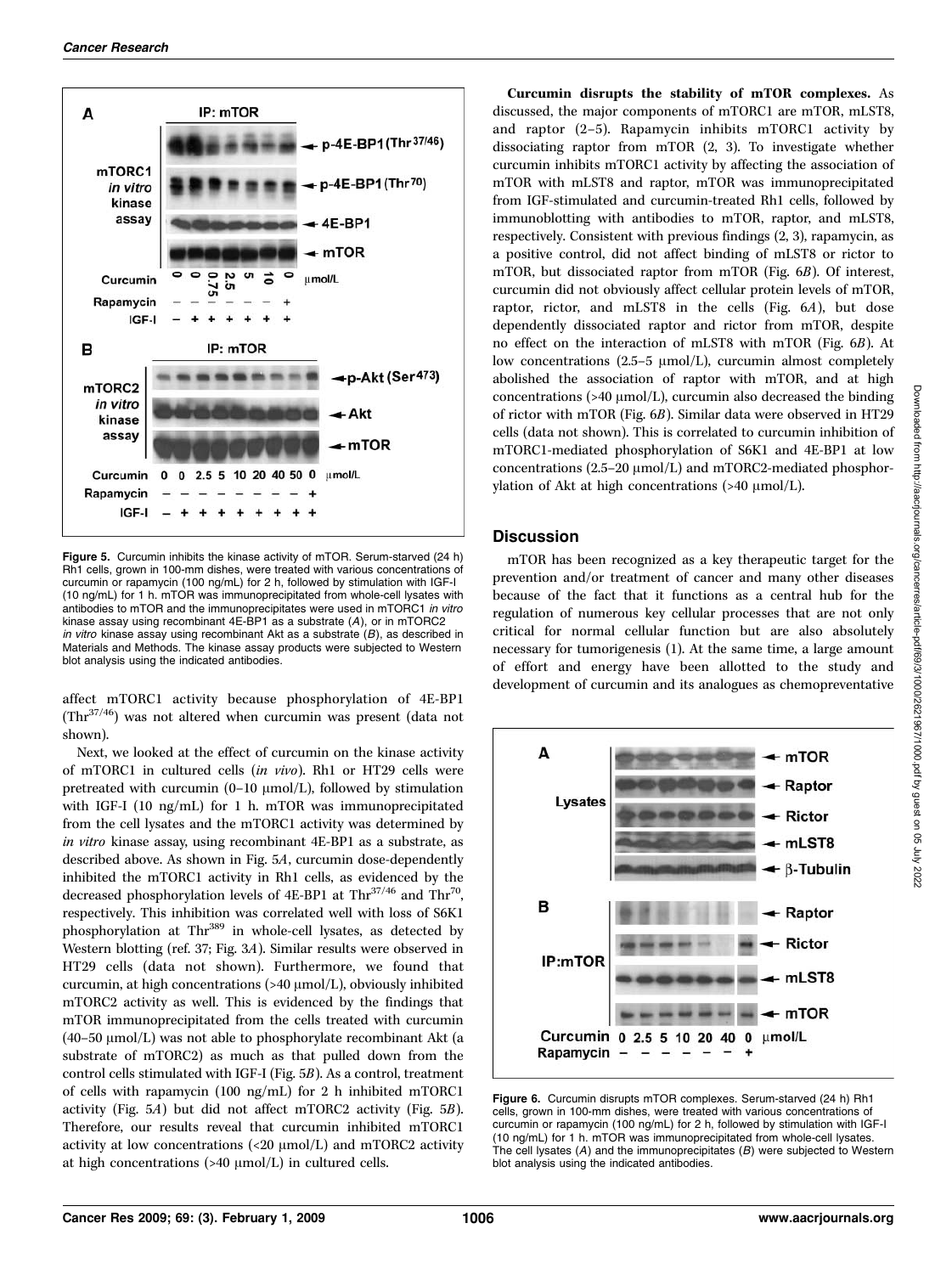and chemotherapeutic agents (35, 36). Despite the great effect that both of these factors have exerted in the cancer research field, mTOR and curcumin have only recently begun to cross paths with each other (37, 47–49). After the publication of our initial observation that curcumin targets mTOR-mediated pathways in cancer cells (37), several recent studies have also shown that curcumin targeting of the mTOR pathway represents a potentially effective and powerful therapeutic tool for use against cancer (47–49). Curcumin induces autophagy in malignant glioma cells through inhibition of the Erk1/2 and mTOR signal transduction pathways (47, 49). Furthermore, Li and colleagues. (48) show that curcumin significantly down-regulates the expression of the p53 suppressor MDM2 in prostate cancer cells, partially through inhibition of the mTOR pathway.

To identify the mechanism by which curcumin inhibits mTOR signaling in cancer cells, first of all, we focused on the upstream kinases, because curcumin inhibits mTORC1-mediated phosphorylation of S6K1 and 4E-BP1, as well as phosphorylation of mTOR at Ser<sup>2481</sup> (autophosphorylation site; ref. 41) and at Ser<sup>2448</sup> (S6K1-phosphorylation site; refs. 42, 37). Our data implicate that curcumin inhibits mTOR signaling not by inhibition of any of the upstream kinases. This is supported by the findings that curcumin did not affect the kinase activity of IGF-IR or PDK1, as curcumin was not affecting their phosphorylation levels. Because PI3K, which is negatively regulated by the phosphatase and tensin homologue deleted on chromosome ten (PTEN), lies upstream of PDK1 and regulates phosphorylation of PDK1 (1), we deduce that curcumin may not affect either PTEN or PI3K activity.

Next, we considered the Ser/Thr protein phosphatase PP2A as a potential target of curcumin because PP2A has been reported as a major negative regulator of S6K1 and 4E-BP1 and itself also as a major target of mTOR (34). We hypothesized that curcumin inhibition of mTOR may suppress mTOR-mediated inhibition of PP2A activity allowing the phosphatase to target mTOR substrates, or curcumin may itself function as a direct allosteric activator of PP2A, thus directly stimulating its activity regardless of mTOR activity status. In our studies, we found that the compound inhibited mTORC1-mediated phosphorylation of S6K1 and 4E-BP1 in the absence of PP2A activity as obtained through use of a PP2A inhibitor (okadaic acid), down-regulation of PP2A-A subunit via shRNA, or overexpression of a dominant-negative form of PP2Ac. Therefore, our data suggest that curcumin inhibits mTORC1 signaling independently of PP2A.

The above findings led us to investigate whether curcumin inhibits mTOR signaling by targeting AMPK-TSC network, a major upstream negative regulator of mTORC1 signaling events and itself a major target of mTORC2-mediated regulation (1). We hypothesized that curcumin may alleviate Akt-mediated inhibition of TSC2 function, stabilize TSC1/2 interactions, or directly stimulate TSC2 GAP activity. We also hypothesized that curcumin may stimulate the kinase activity of AMPK, thereby leading to activation of TSC2 and inhibition of mTORC1 signaling. However, we found that the polyphenol did not obviously alter phosphorvlation of TSC2 (Thr<sup>1462</sup>) or affect TSC1/TSC2 interaction at low concentrations  $(2.5-10 \mu mol/L)$  sufficient to inhibit mTORC1. Curcumin also could effectively inhibit mTORC1 signaling in wt normal MEF cells as well as cells containing a genomic knockout of TSC2. Our data further reveal that curcumin did not affect phosphorylation of AMPK $\alpha$  (Thr<sup>172</sup>) at low concentrations  $(2.5-20 \mu \text{mol/L})$ , but was able to inhibit mTORC1 signaling independently of AMPK kinase activity, as indicated by the ability of the compound to block phosphorylation of S6K1 and 4E-BP1 in the presence of an AMPK inhibitor (compound C), or a dominant-negative variant of AMPKa. To our surprise, curcumin could inhibit phosphorylation of TSC2 (Thr<sup>1462</sup>), cause a slight destabilization of TSC1/2 interaction, and stimulate phosphorylation of AMPK $\alpha$  at high concentrations (>40  $\mu$ mol/L), through unidentified mechanism(s). Collectively, our results suggest that curcumin inhibits mTORC1 signaling independently of the AMPK-TSC network. Our data also implicate that at high concentrations  $(>40 \text{µmol/L})$ , curcumin may act as an AMPK-TSC stimulator that may be involved in the inhibition of the mTORC2-Akt pathway.

After ruling out the upstream kinases and two major negative regulators of mTOR signaling as the mediators of the effects of curcumin, we decided to investigate mTOR itself as the possible target of curcumin. Finally, we identified that curcumin blocked the kinase activity of both the mTORC1 and the mTORC2 and that these effects were the consequence of the disruption of raptormTOR association in the mTORC1 and the disruption of rictormTOR association in the mTORC2. This disruption of necessary complex associations, however, occurs at different concentrations of the compound, which is in good agreement with curcumin inhibition of mTORC1-mediated phosphorylation of S6K1 and 4E-BP1 at low concentrations  $(2.5-20 \mu \text{mol/L})$  and mTORC2-mediated phosphorylation of Akt at high concentrations (>40  $\mu$ mol/L). In our studies, we found that down-regulation of raptor by RNA interference inhibited mTORC1-mediated phosphorylation of S6K1 and 4E-BP1, but increased mTORC2-mediated phosphorylation of Akt in Rh30 cells. Curcumin could not inhibit phosphorylation of S6K1 and 4E-BP1 synergistically in raptor down-regulated cells, but was able to inhibit mTORC2-mediated phosphorylation of Akt.<sup>4</sup> We also observed that overexpression of raptor was not able to prevent curcumin inhibition of mTORC1 signaling in Rh1 or  $Rh30$  cells,<sup>4</sup> which supports the notion that curcumin-dissociating raptor from mTOR results in inhibition of mTORC1 signaling. Clearly, more studies are needed to address how curcumin disrupts the mTOR complexes. Particularly, it is of great importance to know whether curcumin directly binds mTOR or a component of the mTOR complexes to function as a specific mTOR inhibitor. It has been reported that oxidants are involved in the activation (50) or inactivation (3) of mTOR signaling. Alternatively, curcumin may function as an antioxidant (35) to inhibit mTOR signaling. In the studies, we also observed that curcumin might not induce cell death until at higher concentrations  $(>10 \mu mol/L)$ , which is evidenced in the findings that curcumin  $(>10 \mu mol/L)$  treatment for 12 h resulted in reduction of  $\beta$ -tubulin (Fig. 1B) due to less cell number and floating dead cells observed under a microscope (data not shown). Whether this is related to curcumin inhibition of rictor binding to mTOR as well as mTORC2-mediated Akt phosphosphorylation remains to be defined.

In summary, here we have shown that curcumin inhibits mTORC1 signaling independently of the upstream kinases (IGF-IR and PDK1) and two negative regulators (PP2A or AMPK˜TSC network) of mTOR and directly inhibits mTORC1 kinase activity by disrupting the mTOR-raptor interaction. Our findings suggest that curcumin may represent a new class of mTOR inhibitor.

<sup>4</sup> Our unpublished data.